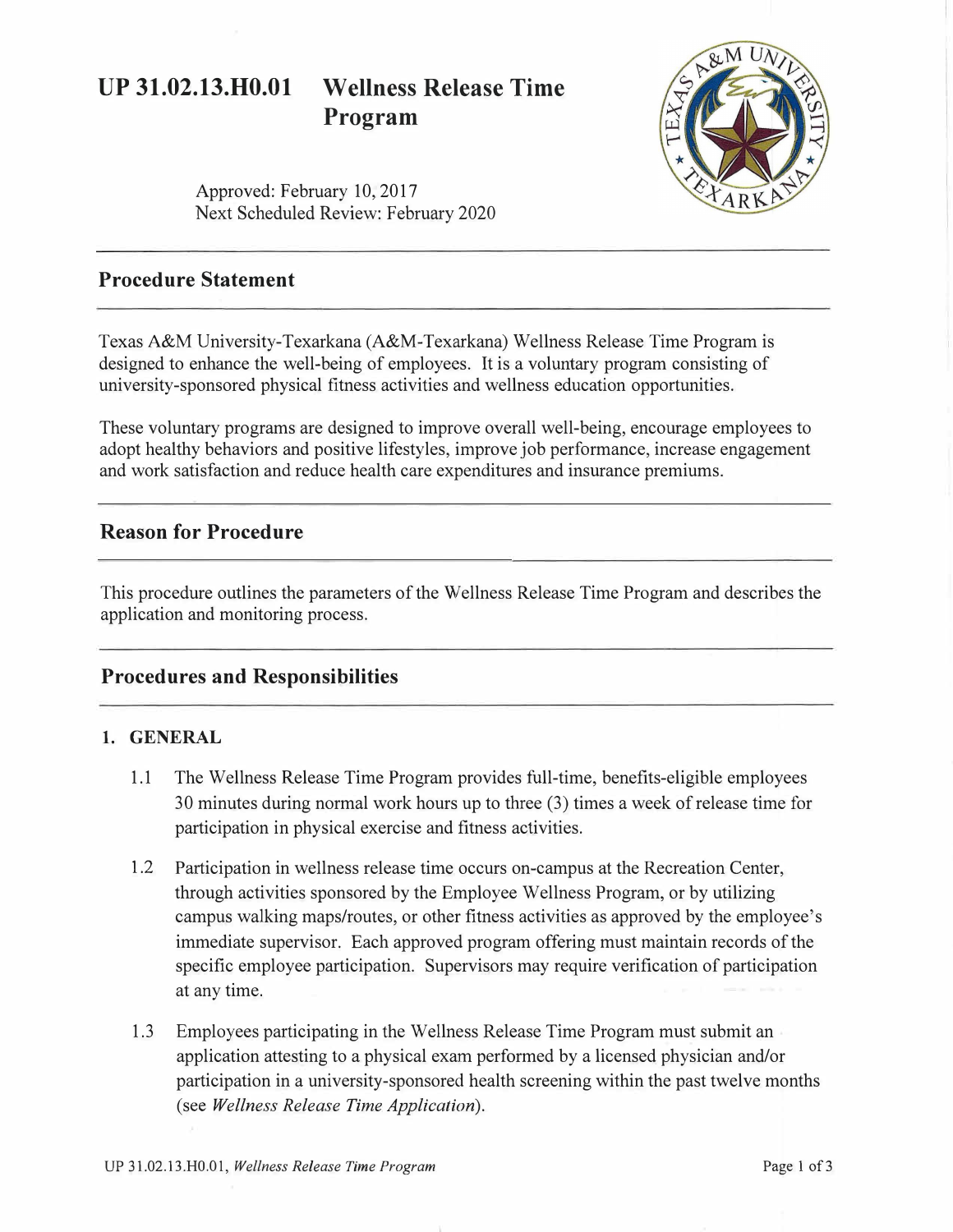- 1.4 When feasible, wellness release time should be taken in conjunction with the start or end of the work day or in addition to the lunch break. The employee must specify the weekday(s) and time(s) of the wellness activities.
- 1.5 Wellness release time is paid time which does not have to be made up, cannot be accrued, and does not need to be documented on timesheets.
- 1.6 Wellness release time is not considered work time for purposes of Workers' Compensation. Injuries that may result during participation will not be treated as work-related injuries.
- 1.7 Each academic year (September 1 through August 31) of participation, employees must secure approval from their immediate supervisor prior to participation in the program using the *Wellness Release Time Application.*
- 1.8 Immediate supervisors are expected to make reasonable efforts to accommodate requests for participation in the Wellness Release Time Program. It is the responsibility of the supervisor to ensure each employee has access to this policy and the workflow and operation of the department continues effectively while wellness release time is taken.
- 1.9 Participation in the Wellness Release Time Program may be disapproved for cause if the operation of the department will be negatively impacted by the absence. If an application is denied, the supervisor must indicate the reason(s) for denial.
- 1.10 Abuse of the privilege to participate in the Wellness Release Time Program will subject the employee to revocation of the privilege and/or disciplinary action.

#### **2. APPLICATION AND MONITORING PROCEDURES**

- 2.1 To apply for participation in the Wellness Release Time Program, the employee must complete a *Wellness Release Time Application* and submit it to his/her immediate supervisor. The application must specify the requested weekday(s) and time(s) of wellness activities.
- 2.2 If the application is approved by the supervisor, the employee will submit the approved application to the *Wellness Administrator.*
- 2.3 Employees are responsible for monitoring their usage of wellness release time and ensuring compliance with program guidelines. However, supervisors have the right to review records of employees' utilization of the Recreation Center and other programs or activities to verify hours of involvement.
- 2.4 The President of A&M-Texarkana supports the Wellness Release Time Program by supplementing participating employee membership costs to the Recreation Center.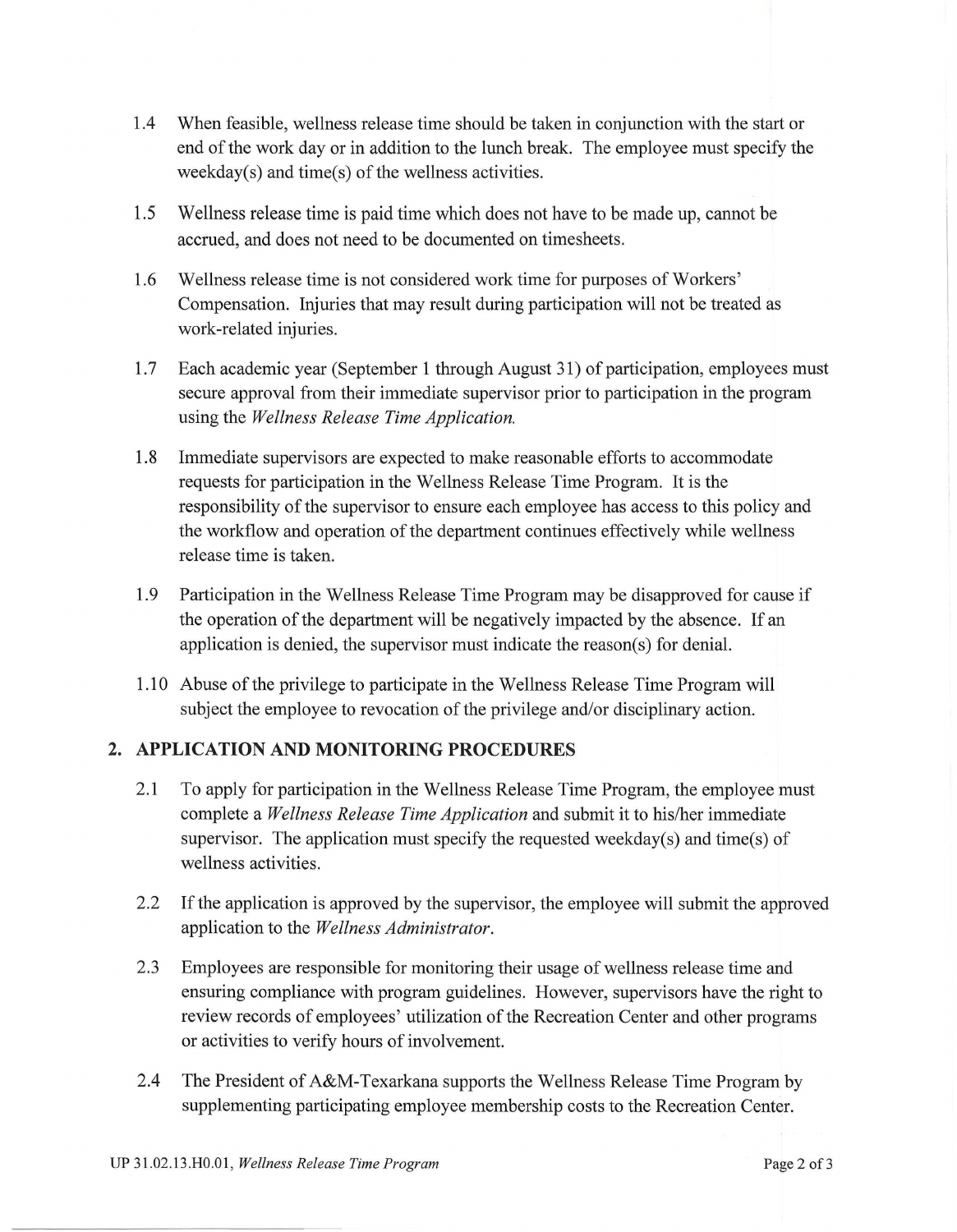Memberships are available to employees who participate in the Wellness Release Time Program at a discounted rate; however, membership to the Recreation Center is not required to participate in the Wellness Release Time Program.

2.5 Any exceptions or deviations from the approved schedule must be approved in writing by the employee's immediate supervisor.

### **Related Statutes, Policies, or Requirements**

Texas Government Code Chapter 664, *[State Employees Health Fitness and Education](http://www.statutes.legis.state.tx.us/Docs/GV/htm/GV.664.htm)*  [System Regulation 31.02.13,](http://policies.tamus.edu/31-02-13.pdf) *Wellness Programs* 

## **Appendix**

*Wellness Release Time Application* 

#### **Contact Office**

Office of Human Resources (903) 223-3012

Approved:

3. Cutter Selvuary 10, 2017

Emily F. Cutren Ph.D. President, Texas A&M University-Texarkana